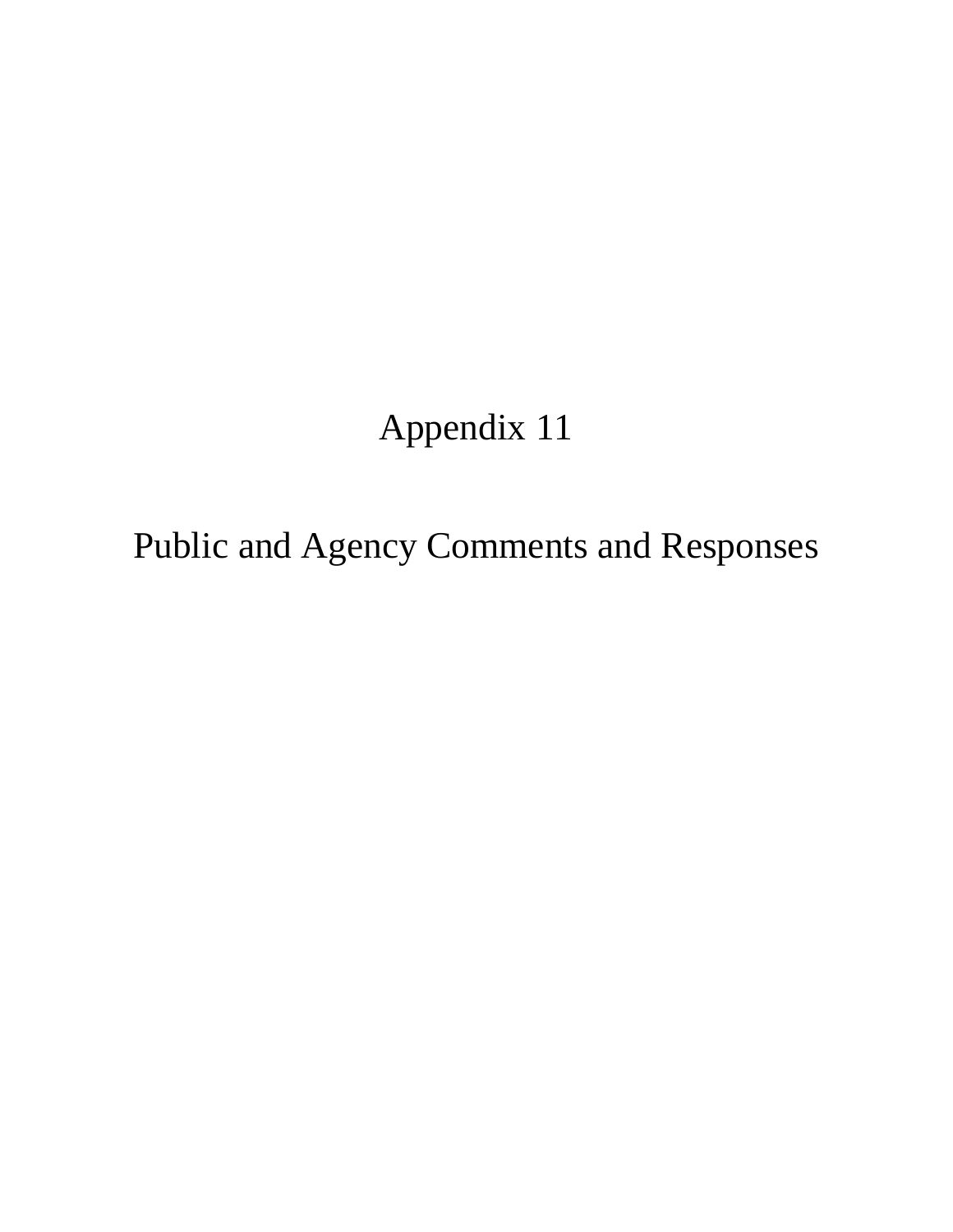**Public and Agency Comments and Responses**

**December 8, 2017**

# **Folly Beach Shore Protection Project: Folly River Borrow Area**

# **Environmental Assessment**

## **SC Department of Archives and History and SC Institute for Anthropology and Archeology, letter dated November 9, 2017**

*Comment:* Jim Spirek, the State Underwater Archeologist, made the following recommendation "From my understanding, the Folly River borrow area has been used before and thus requires no submerged cultural resources survey. We concur with the Corps action to survey with a magnetometer and side-scan sonar of the proposed dredge pipe corridor in the Folly River." Both Mr. Spirek and the State Historic Preservation Office requested to review the resulting survey data report and findings to determine any adverse effects on potential archaeological sites prior to the dredge operation.

*Response:* The USACE agrees to this recommendation and will provide the survey results to the South Carolina Department of Archives and History and South Carolina Institute for Anthropology and Archeology electronically and in a timely manner when it is available.

#### **Muscogee (Creek) Nation, via email dated December 4, 2017**

*Comment:* The Tribal Archeologist commented "This project is located within our historic area of interest and is of importance to us" and requested to see a copy of the Folly River magnetometer and side-scan sonar survey results that were conducted.

*Response:* The USACE clarified for the Tribal Archeologist that the surveys had not been conducted yet; they will be done just prior to placement of the pipeline. The USACE offered to share the survey results with the Muscogee (Creek) Nation electronically and in a timely manner when they are available.

#### **Thlopthlocco Tribal Town, letter dated December 7, 2017**

*Comment:* "The [Thlopthlocco Tribal Town Tribal Historic Preservation Office] THPO agrees with the findings in the draft EA that there is very little likelihood to discover any cultural resources in the borrow area based upon the negative results from previous dredging. The THPO agrees with the use of magnetometer surveys to detect the presence of any cultural resources along the pipeline route as the pipeline will create limited impacts to cultural resources on a temporary basis. The THPO looks forward to reviewing the magnetometer results once they are finalized and incorporated into the final EA for documentation of potential effects to historic properties."

*Response:* The USACE offered to share the survey results with the Thlopthlocco Tribal Town electronically and in a timely manner when they are available.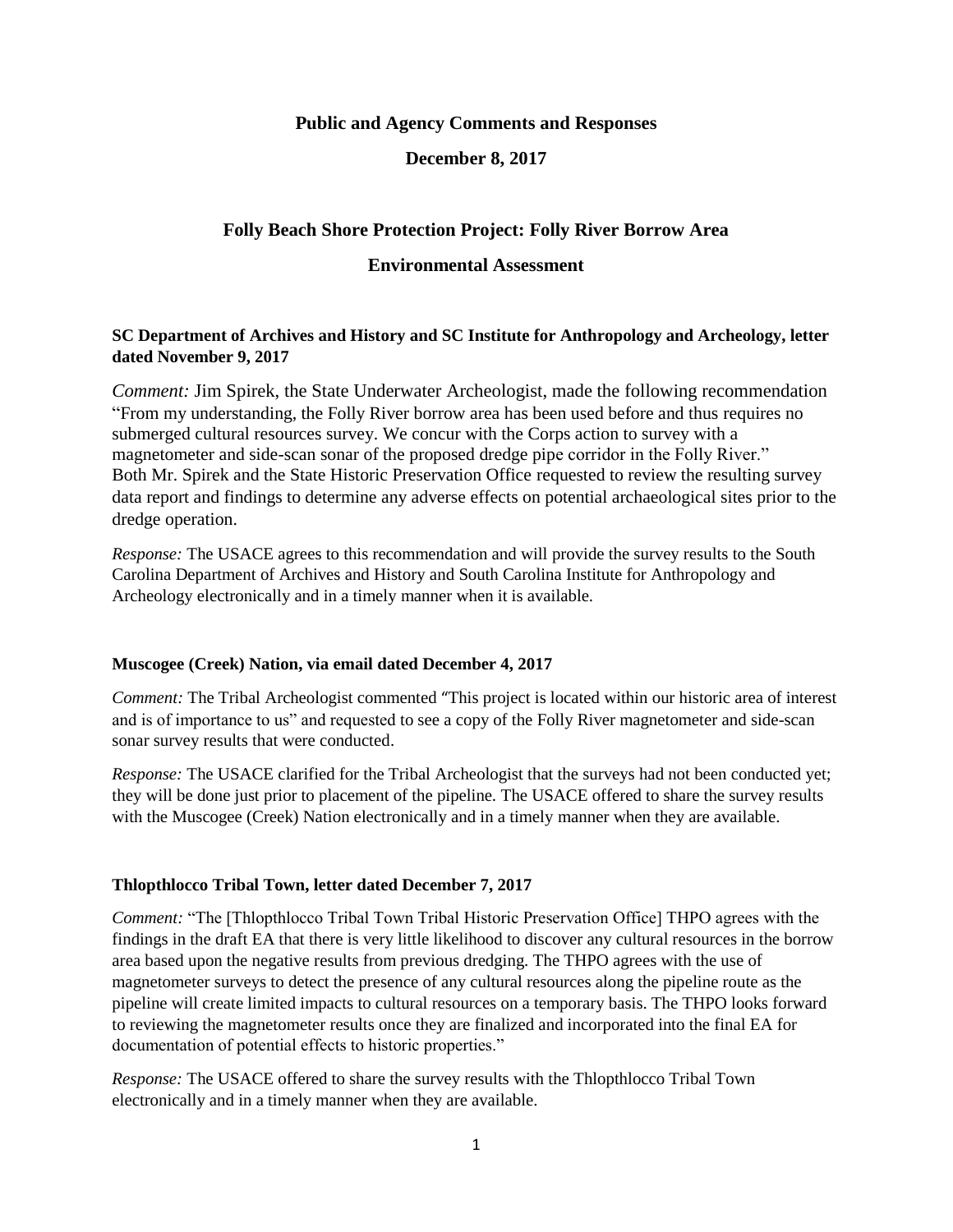## **Shawnee Tribe, via email dated November 27, 2017**

*Comment:* "The Shawnee Tribe's Tribal Historic Preservation Department concurs that no known historic properties will be negatively impacted by this project. We have no issues or concerns at this time, but in the event that archaeological materials are encountered during construction, use, or maintenance of this location, please re-notify us at that time as we would like to resume immediate consultation under such a circumstance."

*Response:* The Shawnee Tribe's response is noted.

## **Catawba Indian Nation, letter dated November 29, 2017**

*Comment:* "The Catawba have no immediate concerns with regard to the traditional cultural properties, sacred sites or Native American archaeological sites within the boundaries of the proposed project areas. However, the Catawba are to be notified if Native American artifacts and / or human remains are located during the ground disturbance phase of this project."

*Response:* The Catawba Indian Nation's response is noted.

## **Cherokee Nation, via email dated November 20, 2017**

*Comment:* "Please note that this proposed rehabilitation is outside of the Cherokee Nation's Area of Interest. Thus, we respectfully defer to federally recognized Tribes that have a historic and cultural connection to Folly Beach."

*Response:* The Cherokee Nation's response is noted.

#### **South Carolina Department of Natural Resources, letter dated December 4, 2017**

*Comment:* "The Bird Key Stono Sanctuary is a dedicated Heritage Preserve owned and managed by DNR…..The USACE has been in contact with the USFWS and SCDNR to confirm that there is a need to place material on the Sanctuary and, if so, the manner that would be most beneficial to birds. The DNR is amenable to the placement of material on the Sanctuary, provided placement is conducted in a manner that reduces potential impacts, including coordinated site selection and timing restrictions. We understand that the USACE, USFWS, and SCDNR will continue to confer on this matter. After a thorough review, our department finds the submitted EA sufficient in addressing the full range of potential impacts associated with the proposed project. We concur that the proposed project will not result in significant impacts to natural resources and that the preparation or supplementation of an Environmental Impact Statement (EIS) is not warranted."

*Response:* SCDNR's concurrence is noted. Coordination with SCDNR and USFWS on beneficial placement of material on Bird Key Stono Sanctuary is still underway at this time, including identifying a footprint that will place up to 40,000 cy of material.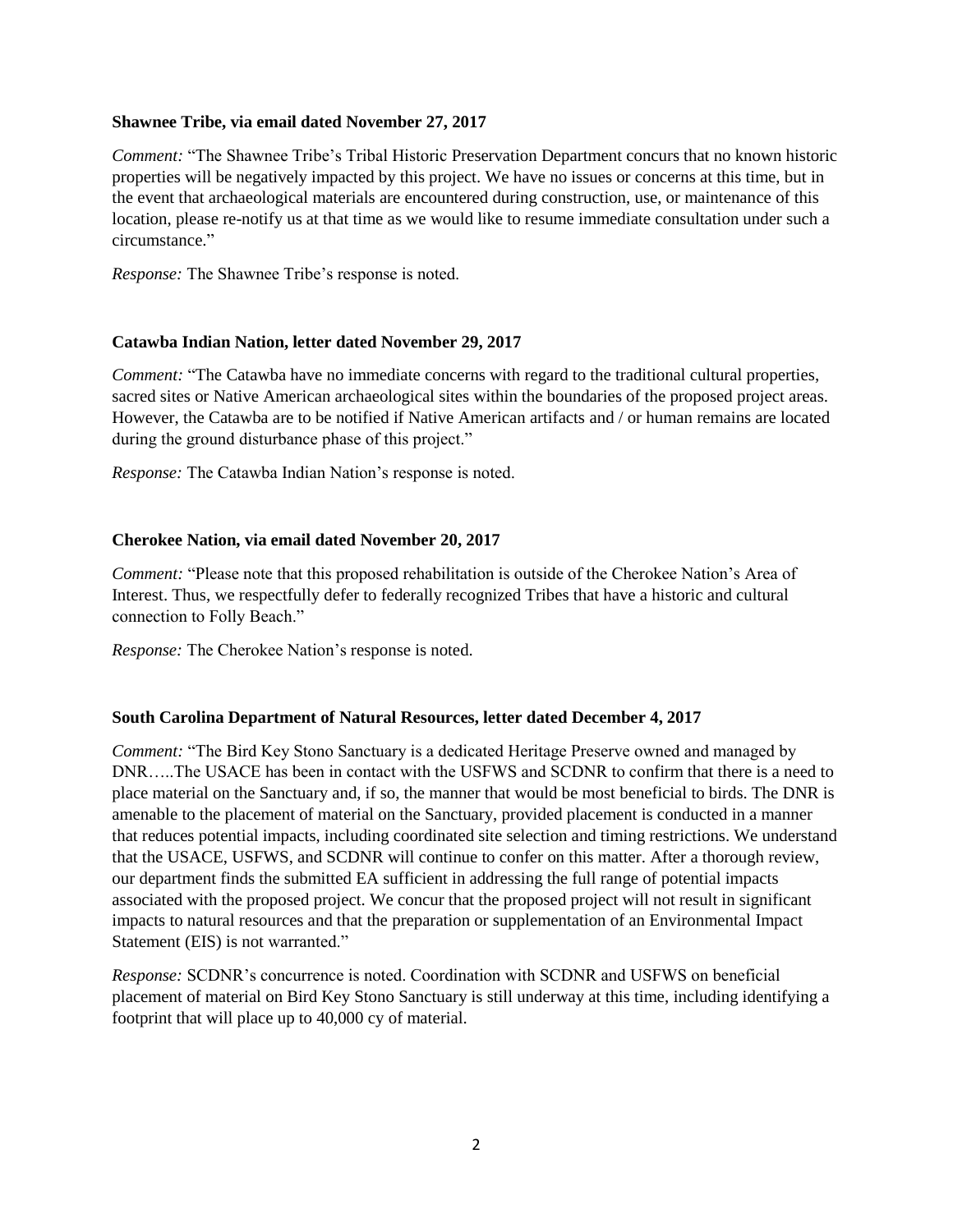# **NOAA National Marine Fisheries Service, Habitat Conservation Division, letter dated December 4, 2017**

*Comment:* "The NMFS has two concerns regarding the proposed emergency action as outlined in the Draft EA and FONSI – change in seasonality of the action from public notice SAC-2017-00730 and beach compatibility of material from the proposed Folly River borrow area."

*Response:* The USACE has clarified with NMFS that the "action from public notice SAC-2017-00730" is a separate project that is sponsored by the City of Folly Beach, not the USACE, and is not the project which this Environmental Assessment supports. The USACE's responses to NMFS' two other concerns can be found below.

*Comment:* "Altering the season during which beach nourishment occurs may have significant consequences for the degree and persistence of impacts on both beach and borrow areas. All previous beach and borrow area impact assessment work in South Carolina waters is based on a winter dredging window. This research cannot be used to justify a summer timeframe as the results are not comparable. This significant change in the project timing may require implementing a comprehensive monitoring plan."

*Response:* The USACE acknowledges that there are still some gaps in understanding of the biological impacts of beach renourishment activities in South Carolina during spring and summer, or periods of "high biological productivity," especially for higher trophic levels. The USACE currently has a monitoring project underway to assess the movement and habitat preferences of adult benthic forage fish before, during, and after a dredging event offshore of Myrtle Beach, SC. This is a two year project, and no results are available yet. The USACE is in the process of consulting with NMFS to identify areas of agreement regarding the appropriate nature and scope of research questions that could be addressed through additional monitoring, for example potential impacts to juvenile fish, as part of the proposed Folly Beach emergency renourishment project, dependent on cost and other factors.

*Comment:* "The NMFS continues to strongly note that material from the borrow area will need to be closely monitored to ensure that only beach compatible material is used for fill. The Charleston District's own report notes that its survey results of the Folly River borrow area '*should be considered preliminary'*  and a more detailed investigation should be completed before use."

*Response:* An extensive amount of geotechnical work has been performed by the USACE prior to finalizing the design for the proposed project. The compatibility of sand in the area designated for this project is defined as having  $\geq$  5-ft useable sand thickness ( $\lt$ 10% passing #200 sieve over composite). The USACE is willing to share the geotechnical cores, lab data, modeling and other technical information with NOAA NMFS if requested. Fill material will be monitored during construction, and any incompatible material will be removed. Suitable material will be comprised of materials by ASTM D2487 as SW, SP, SP-SM or SP-SC. This material will be comprised of no more than 10% by weight passing the No. 200 sieve, and no more than 5% by weight coarser than the No. 4 sieve. If the USACE determines that any incompatible material is too dense or too extensive to adequately disperse and mix, removal of the incompatible material from the beach may be required.

*Comment:* "**EFH Conservation Recommendations** Section 305(b)(4)(A) of the Magnuson-Stevens Act requires the NMFS to provide EFH Conservation Recommendations for any federal action or permit which may result in adverse impacts to EFH. Therefore, the NMFS recommends the following to ensure the conservation of EFH and associated fishery resources: